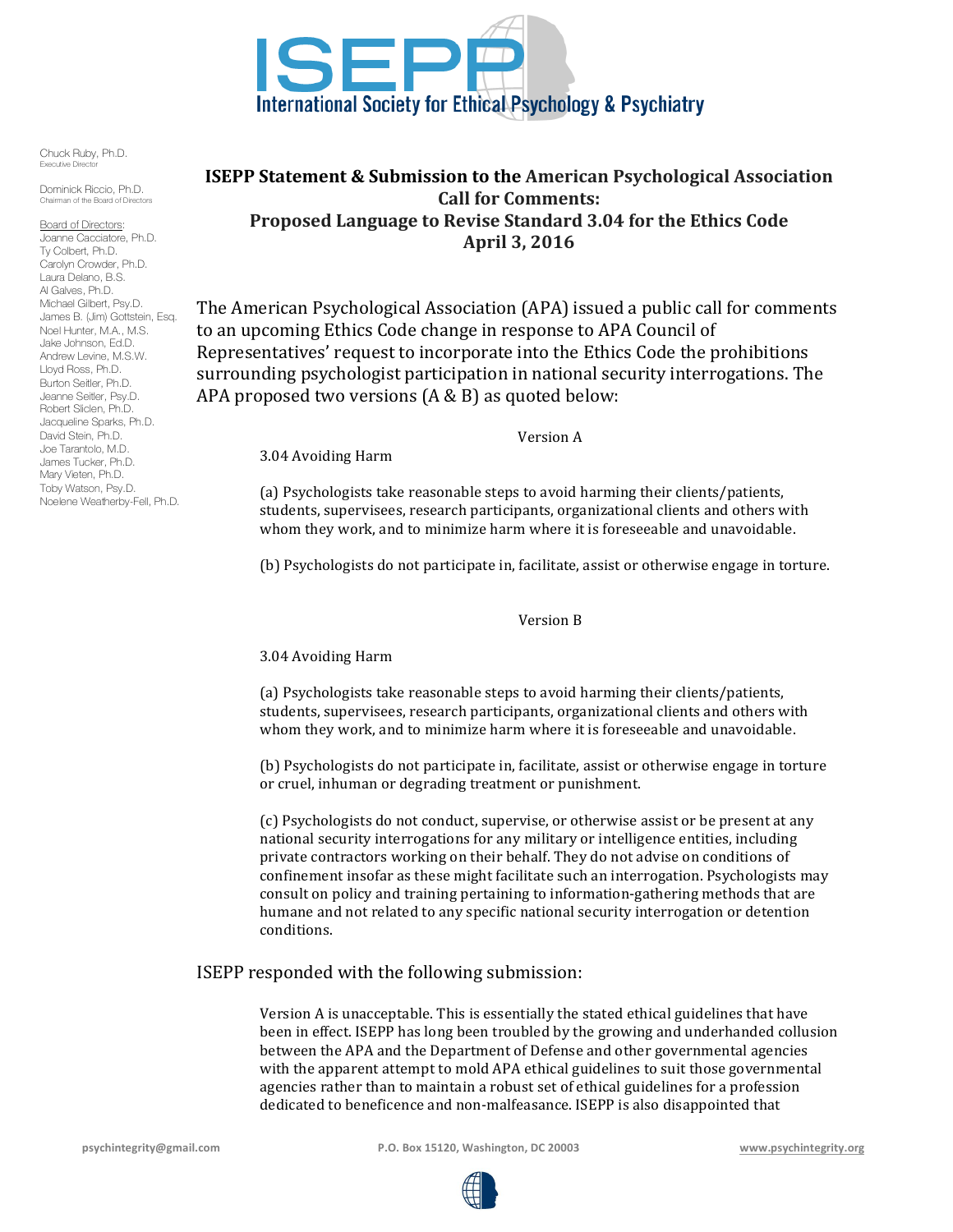psychology has been the only professional group on the national stage that seems to have had such difficulty in abiding by fundamental ethical guidelines regarding the humane and respectful treatment of human beings. We welcome the opportunity to be part of rectifying this dark spot on the profession. ISEPP stands willing to assist further in the development of the APA Ethics Code in furtherance of an ethical profession of psychology. Feel free to contact me if you have any questions.

ISEPP is in favor of Version B with the following suggested changes. Suggested deletions are shown in [brackets] and suggested additions shown in CAPITALIZED font.

### 3.04 Avoiding Harm

(a) Psychologists take reasonable steps to avoid harming their clients/patients, students, supervisees, research participants, organizational clients, [and] others with whom they work, AND OTHERS WHO ARE AFFECTED BY THEIR WORK, and to minimize harm where it is foreseeable and unavoidable.

(b) Psychologists do not participate in, facilitate, assist or otherwise engage in torture or cruel, inhuman or degrading treatment or punishment.

(c) Psychologists do not conduct, supervise, or otherwise assist or be present at any national security interrogations AT ANY LOCATION WORLDWIDE for any military or intelligence entities, including private contractors working on their behalf, AND ANY FOREIGN GOVERNMENTAL OR NON-GOVERNMENTAL ENTITIES. They do not advise on conditions of confinement insofar as these might facilitate such an interrogation. Psychologists may consult on policy and training pertaining to information-gathering methods that are humane and not related to any specific national security interrogation or detention conditions.

(d) PSYCHOLOGISTS MAKE EVERY ATTEMPT TO ENSURE THEY ARE AWARE OF THE SCOPE AND CONSEQUENCES OF SERVICES IN WHICH THEY ARE PARTICIPATING. THIS INCLUDES BEING AWARE OF THE GOALS OF ANY EMPLOYER OR OTHER ENTITY TO WHICH THEY ARE PROVIDING SERVICES, AND THE INTENDED USE OF THE PSYCHOLOGIST'S SERVICES.

We also suggest a change to Standard 3.10 as follows. We believe this is necessary to maintain consistency between it and the human rights essence of Standard 3.04. Suggested deletions are shown in [brackets] and suggested additions shown in CAPITALIZED font.

### 3.10 Informed Consent

(a) When psychologists conduct research or provide assessment, therapy, counseling or consulting services in person or via electronic transmission or other forms of communication, they obtain the informed consent of the individual or individuals WHO ARE THE TARGET OF THEIR SERVICES using language that is reasonably understandable to that person or persons AND THEY MAKE THE INTENDED PURPOSE OF THEIR SERVICES CLEAR TO THOSE AFFECTED [except when conducting such activities without consent is mandated by law or governmental regulation or as otherwise provided in this Ethics Code]. (See also Standards 8.02, Informed Consent to Research; 9.03, Informed Consent in Assessments; and 10.01, Informed Consent to Therapy.)

ISEPP also wishes to address the "Concerns" presented by the APA for Version B. ISEPP comments are in parentheses after each applicable section, which are set off with a  $dash($ - $).$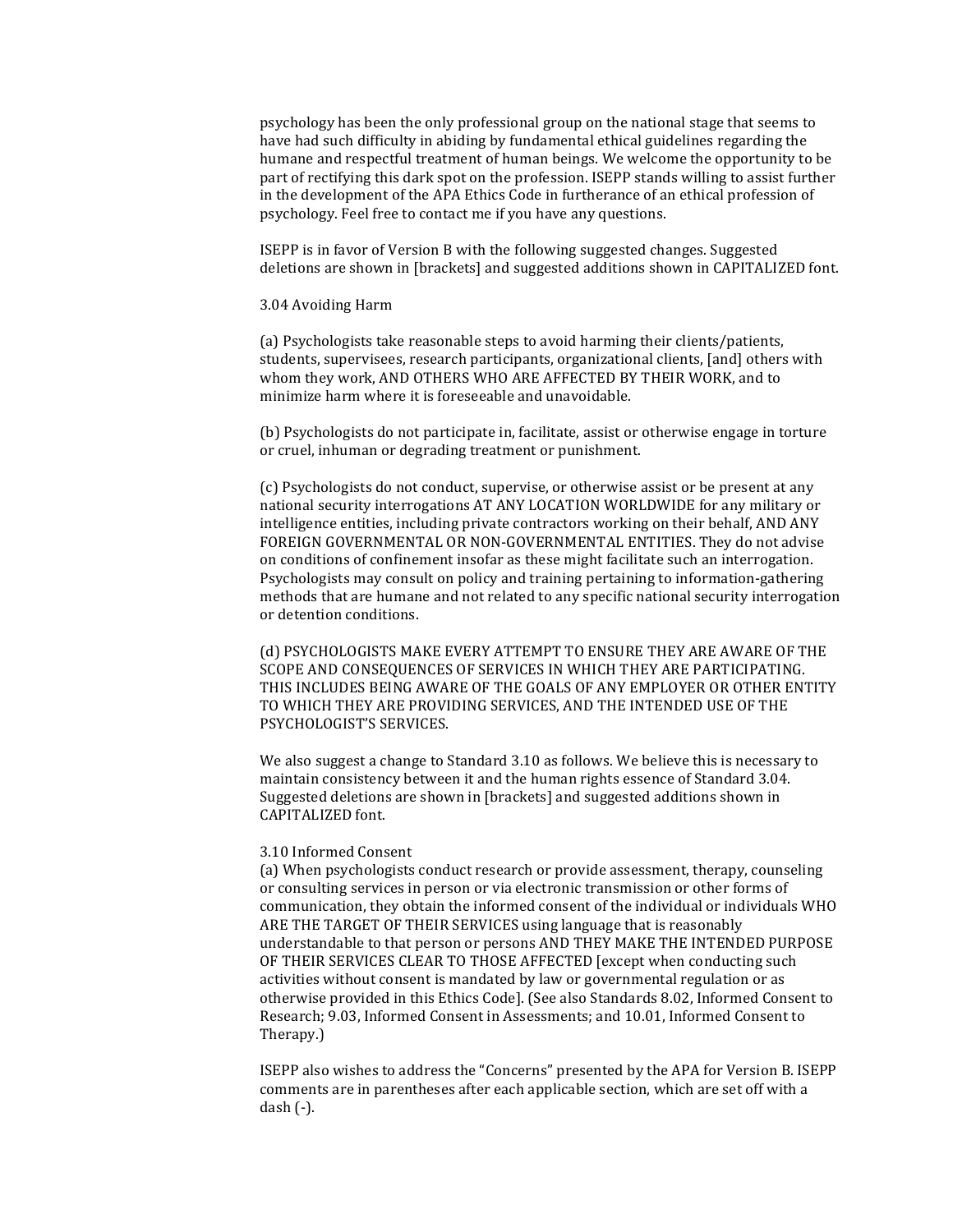- 3.04 (b) Concerns related to this section are about the phrase "cruel, inhuman or degrading treatment or punishment." As an umbrella document, broadly written to guide ethical behavior, the Ethics Code should not be influenced by politics, nor should it be tied to policies or definitions of the George W. Bush or any other administration. If torture can be interpreted or defined differently by different entities, so can "cruel, inhuman, or degrading treatment or punishment".

(ISEPP Comment: Any term or phrase is unavoidably subject to interpretation. The goal is not to prevent individual interpretation; rather, it is to provide relatively clear standards within which to operate)

- There are many times when psychologists make decisions or recommend interventions that could be considered cruel or degrading. These include certain behavioral programs, custody decisions, and recommendations made by prison psychologists to deny parole. It may also be the case when a psychologist in an institutional setting recommends putting a client/patient in restraints, seclusion, or a particular hold. For purposes of an Ethics Code, this language is problematic and would be troublesome for many psychologists in other settings.

(ISEPP Comment: These situations can be seen as intended and beneficial, rather than "unintended", consequences of clarifying psychologists' roles and whether those roles conform to Standard 3.04 in terms of ensuring psychologists are not engaging in fundamentally harmful practices, whether or not they have been part of conventional and accepted practices in the past)

- 3.04 (c) Several concerns arise in this section of Version B. First, there is a lack of clarity about what is meant by "be present." It is not clear if this means present in the room where an interrogation is taking place, being present in the building, or working at a site where interrogations take place.

(ISEPP Comment: This argument could be taken as an reductio ad absurdum. For instance, working in the same city or country could also be considered a problem with this line of reasoning. In reality, psychologists can recognize whether or not they are "present at any national security interrogations" by noting the thrust of this prohibition is that psychologists do not make themselves available in support of national security interrogations. This includes being physically present during any national security interrogation activity, whether that means being present in the room where a detainee is being held and questioned, or whether in adjoining rooms/buildings in support of that questioning, or being connected via electronic means to those engaged in such interrogations in order to support the interrogations. The issue is not where they are located, but what they are doing)

- Second, the wording in section "c" does not distinguish between work that is done on US versus international sites, which was the concern raised in the 2015 Resolution.

(ISEPP Comment: This is remedied by ISEPP's suggested changes to Standard  $3.04(c)$ )

- Third, there is also a lack of clarity regarding the sentence, "They do not advise on conditions of confinement insofar as these might facilitate such an interrogation." It is not clear how confinement is related to interrogations. Also, conditions of confinement